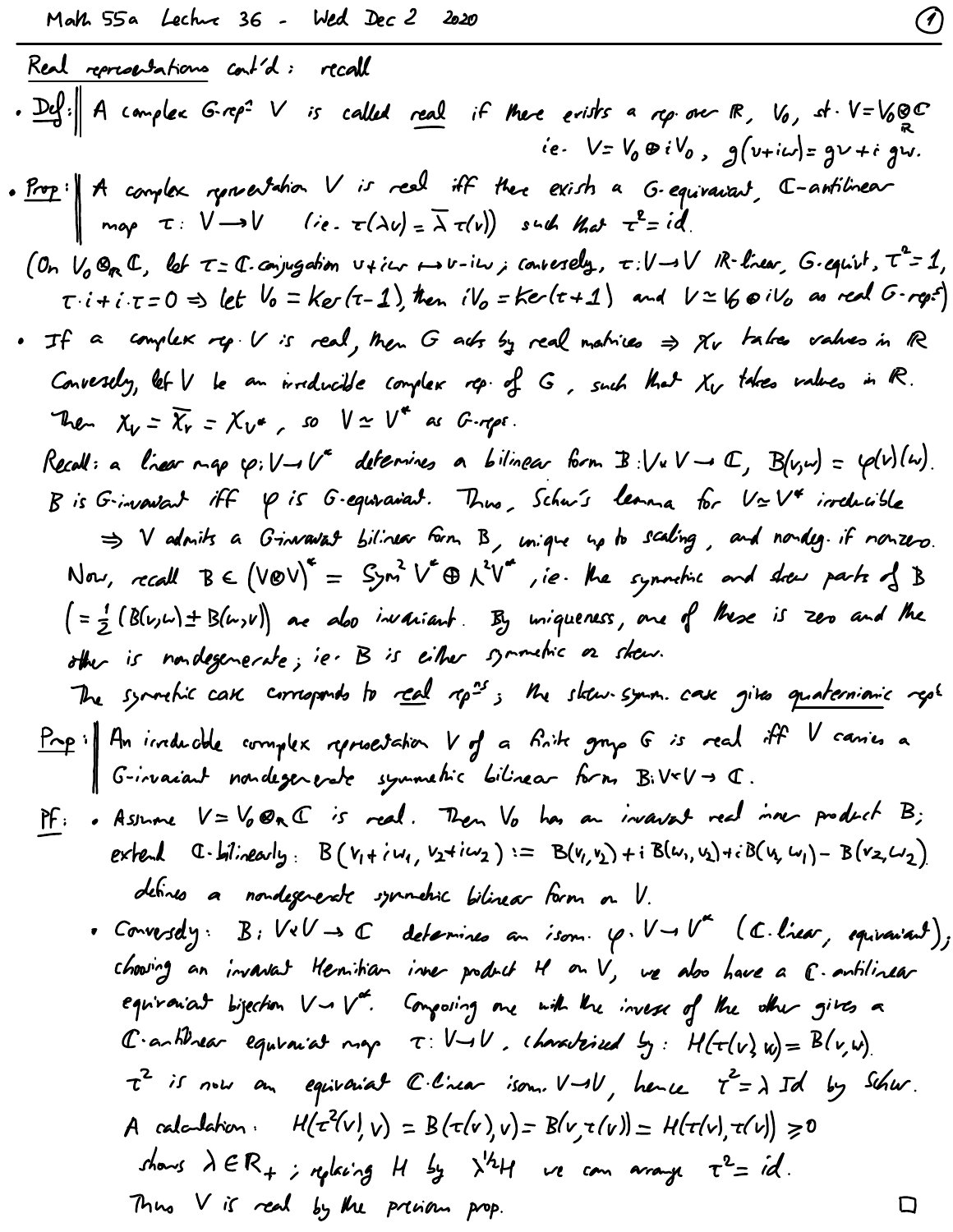The the other case the invariant bilinear form B is the  
\ngives a C-adilinear equivalent biljective map 
$$
3:V \rightarrow V
$$
 which must satisfy  $3^2-16$   
\nThis is a quadratic function on V, ie. describes a through H-module on V  
\nthat H = parhominus = {a+bi+cj+dk/a,b,c,dER}  $i^2-j^2=k^2=ijk=-1$   
\n"divition algebra" (noncomulation and  
\neeg norzo elements has a multiplicative integral. If x a noncommutative ring of  
\neeg norzo elements has a multiplicative integral. If z = 30Cj, with  $ji^2 = -1$ ,  
\nso an H-module in the same thing are a Crvedor space + arbitrary map if  $j^2 = -i$ ,  
\n $S_3 \simeq D_3$  with m. V<sub>0</sub> = R<sup>2</sup> by arbitrary and following if we make the  
\n $S_3 \simeq D_3$  with m. V<sub>0</sub> = R<sup>2</sup> by arbitrary and the second  
\n $S_3 \simeq D_3$  with m. V<sub>0</sub> = R<sup>2</sup> by arbitrary and the second  
\n $S_3 \simeq D_3$  with m. V<sub>0</sub> = R<sup>2</sup> by arbitrary and A<sup>2</sup>V<sup>2</sup> = U' has no initial sumand  
\ngiving an invariant symmetry, but  $S_3r^2V^* \simeq U \otimes V$  has a third summand  
\ngiving an invariant symmetric bilinear form B is  $S_3r^2V^* \simeq U \otimes V$  has a third summand  
\ngiving an integral,  $1 + r^2 + 1$ ,  $1 + r^2 + 1$ ,  $1 + r^2 + 1$ ,  $1 + r^2 + 1$ ,  $1 + r^2 + 1$  and  $1 + r^2 + 1$   
\n $1 + r^2 + 1$ ,  $1 + r^2 + 1$ ,  $1 + r^2 + 1$ ,  $1 + r^2 + 1$   
\n $1 + r^2 + 1$ ,  $1 + r^2 + 1$ ,  $1 + r^2 + 1$   
\n $1 + r^2 + 1$ ,  $1 + r^2 + 1$   
\n $1 + r^2 + 1$ ,  $1 + r^2 + 1$   
\n $1 + r^2 + 1$ 

We'll end here with the content on reproentation theory. What comes next in math?

. Within algebra, the reconneaded next topic to study is rings, modules, fields. This is Math 123 (offered every year; this spring taught by Prof. Mark Kisin) Independently, you could explore some number heavy (Math 124; this spring Prof. Melanie Wood) After 123 you could look at alg. geometry (Math 137), or jump to graduate level algebra (start with Math 221 if you've only taken 123). (Combinatorics - Malh 155 - is also a possbilly if you want something more fun). . but ... at this point the reconnerded thing to dothis spring is study analysis. Malh 55b covers some real analysis fairly quickly, but also goes over a good arount of topology (Mak 131) and complex analysis (Mak 113). The material has no logical dependency on 55 a (except naybe det of a grays and a vector space).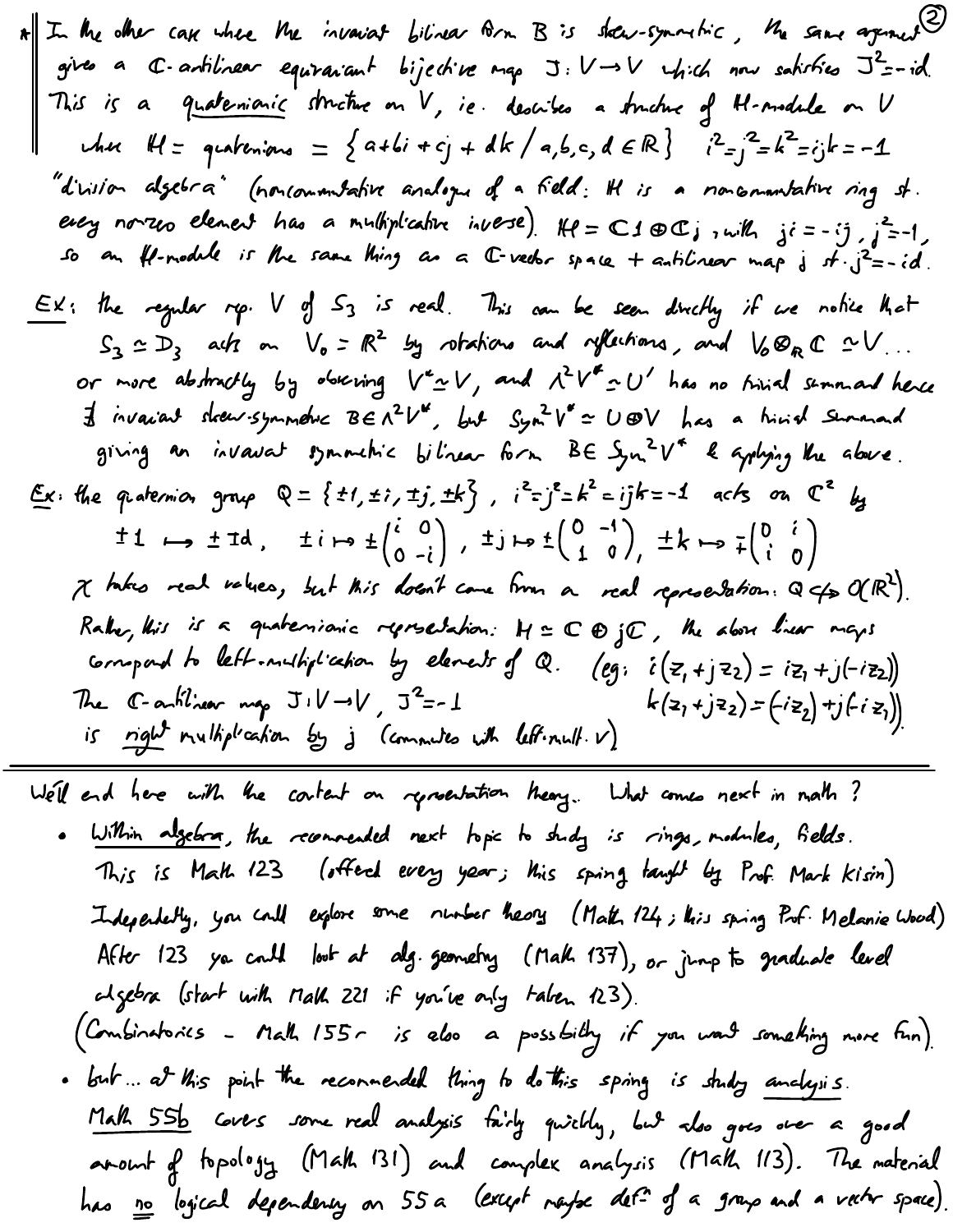https://www.math.harvard.edu/undergraduate/undergraduate-research/ https://www.nsf.gov/crssprgm/reu/list\_result.jsp?unitid=5044

## But before that ... final exam!

- The exam will be posted on Canvas on Monday December 7, and will be due on Canvas by Monday December 14. (Hopefully it won't take the whole week to complete! The goal is to give you flexibility in when you plan to work on it). You can already find it under "Assignments" on the course Canvas site (minus the actual exam).

- The basic format will be similar to the midterm (several problems, mostly multi-part, and of variable difficulty levels), but at a more ambitious scale -- there's more material covered, and your math skills have grown since early October. Importantly: I don't necessarily expect most of you to complete the whole exam. The goal of some of the more challenging questions is to see how you approach a problem, even if you are not able to get to a complete solution. On just one problem, progress on the further parts may depend strongly on part (a); if so this will be clearly stated, along with instructions to request a hint on part (a) if you are stuck. The material covered is what we've seen in class up to Lecture 33 (November 20) included.

- As with the midterm: no collaboration will be allowed; no materials other than lecture notes, and the textbooks we've used (Artin, Axler, Fulton-Harris).

- A two-part summary of the main concepts and results seen in class, in video form (alongside the lecture videos) and as handwritten notes (alongside the lecture notes), is on Canvas, as well as a selection of potential review problems from the textbooks.

(Even more concise summary of concepts .... ? !)